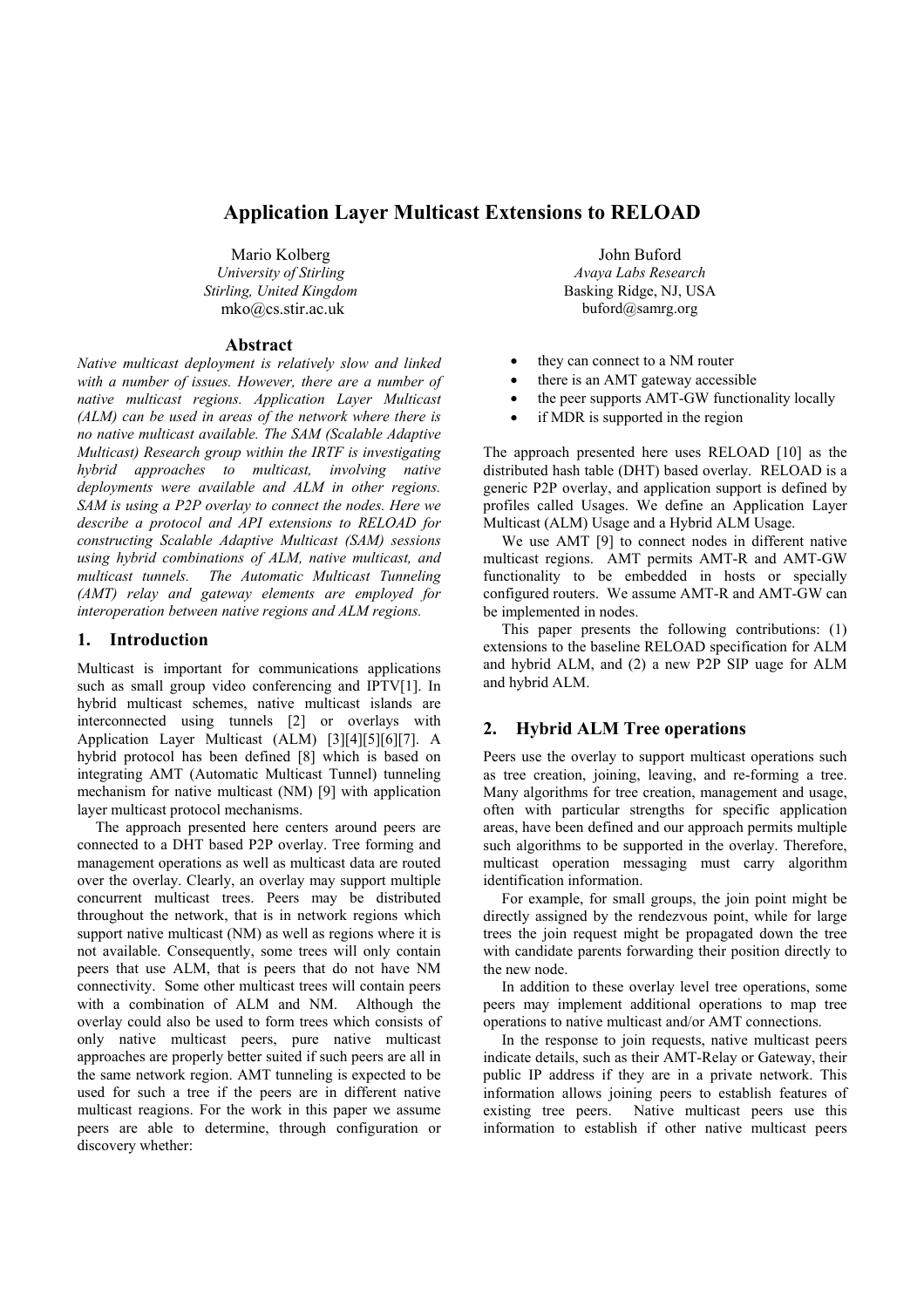belong to the same or a different multicast region in the network, and ways to connect to it.

The joining peer can then decide to join the tree via ALM or AMT. Further, joining peers select the most suitable parent peer based on criteria such as lowest latency, throughput or highest capacity. The protocol implements a three way approach for this purpose: a peer which wishes to join a tree will send a join request. Multiple peers on the tree may offer to be a parent peer by responding with join accept messages. The joining peer will the select the most suitable parent peer and sends a join confirm message.



**Figure 1: A sample SAM architecture.** 

In the above figure we show the hybrid architecture in six regions of the network. These are four native multicast regions (P6, P7) with one being based in multidestination routing (P8, P9), one AMT site which is linked to a native region via an AMT-GW (P21), and the rest of the network which uses ALM (e.g. P19, P20). All peers are connected in the overlay. AMT gateways (AMT-GW) do not have native multicast connectivity to the multicast backbone. AMT-Relays (AMT-R) do have native multicast connectivity to the multicast backbone. AMT Gateways provide a connection to the native multicast backbone via AMT Relays. Some native multicast peers themselves emulate the AMT relay behavior (P-AMT-R17, P-AMT-R18). There may also be peers which themselves behave as an AMT-GW (P-AMT-GW11) and which connect to multicast sources through an AMT-R. The following sections outline the algorithm for the particular scenarios.

#### **2.1 ALM-Only Tree Algorithm**

We have defined a simple base algorithm for forming a multicast tree in the overlay. Its main advantage is the use of the overlay routing mechanism for both control and data messages. The group creator does not have to be the root of the tree or even in the tree.

1. **groupID=create()** is used to create a new multicast group. This allocates a unique groupId to the tree. The root is the nearest peer in the overlay. The groupID will then be advertised out of band, most likely by publishing it in the DHT where it can be discovered by other peers interested in joining the tree.

- 2. **joinTree(groupID)** is used to join a tree by sending this message to the root of the tree. Peers on the path to the root join the tree as forwarding points.
- 3. **leaveTree(groupID)** is used by peers who wish to leave the tree. The leave message is sent to each child node and to the parent node. If the parent node is a forwarding node and this is its only child, then it itself sends a leave message to its parent. A child node receiving a leave message from a parent sends a new join message to the groupID.
- 4. **multicastMsg(groupID, msg)** is used to forward a multicast message using one of the following two approaches: Firstly, in a Source Specific (SSM) tree, only the creator of the tree can be the source of a multicast message. It will send data messages to the tree root which then forwards them down the tree. Secondly, in an Any Source (ASM) tree, a node sending a data message sends the message to its parent and its children. Each node receiving a data message from one edge forwards it to its remaining tree edges.

### **2.2 ALM tree with joining peer at AMT site (AMT-GW)**

In this case, the joining p eer is within an AMT region (such as P21) and attempts to connect to the tree using the ALM protocol. A number of peers which are already member of the tree may respond to this request. Based on these responses, there are the following cases. Please note the ALM approach can always be used as an alternative

- 1. Connecting to a native multicast peer in the same multicast region as the joining peer: The joining peer connects directly to the multicast peer.
- 2. Connecting to a native multicast peer in a different multicast region (which supports an AMT-R) as the joining peer (e.g. P6) or connecting to a peer which can function as a P-AMT-R (P-AMT-R17): the joining peer uses its AMT-GW to connect.
- 3. No native multicast peer responds: The joining native multicast peer uses ALM routing.

If the peer is not a joining peer and is on the overlay path of a join request and if its next hop is a peer in an NM region with AMT-R, it can select either overlay routed multicast messages or AMT delivered multicast messages. On the other hand, if its next hop is a peer outside of an NM region, then it can use ALM only or use AMT delivery as an alternate path.

### **2.3 ALM tree with NM joining peer using AMT-R**

In this case, the joining peer is within a NM region (P6) and initially attempts to connect to the tree using the ALM protocol. Again, a number of peers which are members of the tree respond to the request. Based on these responses,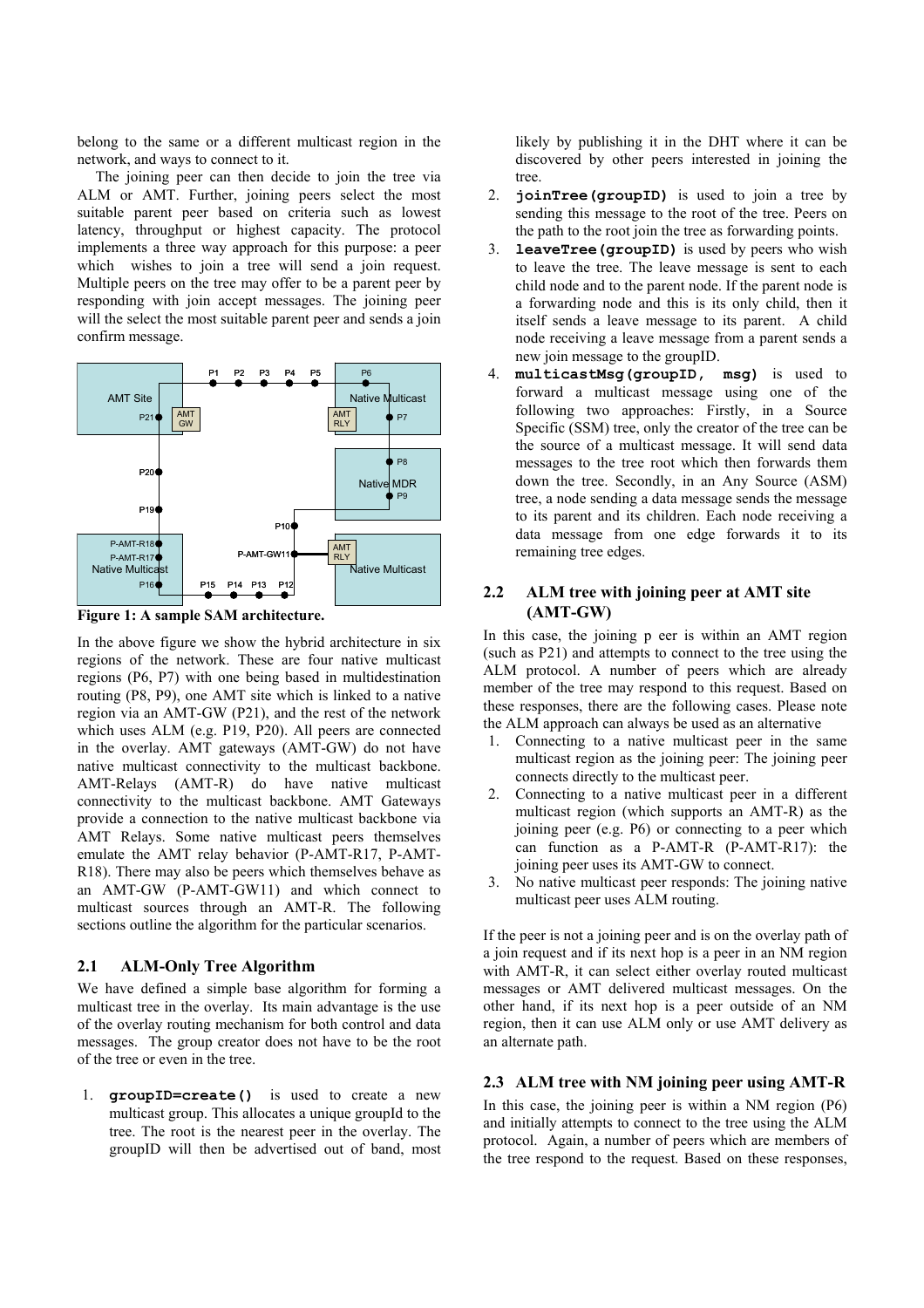the following cases exist. As before the basic ALM approach is always possible as an alternative.

- 1. Connect to NM peer in the same region (P7). The joining peer may connect directly to the NM peer.
- 2. Connect to NM peer in a different region (P16). The joining peer may connect to the NM peer using AMT.
- 3. Connect to a peer which can function as P-AMT-GW (P-AMT-GW11): The joining peer may connect to the P-AMT-GW via its local AMT-R.
- 4. Connect to a peer which is in an AMT-GW region (P21): The joining peer may connect via the AMT-GW and its local AMT-R.
- 5. There is no NM peer in the tree. The NM peer uses basic ALM routing.

#### **2.4 ALM tree with joining peer with P-AMT-R**

Either the joining peer supports P-AMT-R (P-AMT-R18) or another peer in the multicast tree in the same region is P-AMT-R (P16 via P-AMT-R17) capable. The last three cases above apply here, replacing AMT-R with P-AMT-R.

#### **2.5 ALM tree with joining peer with P-AMT-GW**

If the tree includes a peer which is in a NM region which supports an AMT-R (P6, P7), or a peer featuring P-AMT-R (P-AMT-R17) the joining peer can connect to these using its AMT-GW functionality.

### **3. Protocol**

The algorithms presented in the previous section are implemented as RELOAD [10] messages. RELOAD provides the mechanism to support a number of overlay topologies. This means that the hybrid overlay multicast framework can be used with P2P-SIP, but also, and perhaps more importantly, that the SAM framework is overlay agnostic.

 As discussed earlier, there are a variety of ALM tree formation and maintenance algorithms. Our approach is meant to be algorithm agnostic, the same as RELOAD is overlay algorithm agnostic. We assume that all control messages are propagated using overlay routed messages. The message types needed for ALM behavior can be divided into the following three categories:

- Tree life-cycle (create, join, leave, re-form, heartbeat)
- AMT gateway advertisement and discovery
- Peer region and multicast properties

These are discussed in more detail in the following sections. In general, the parameter PeerId refers to the joining peer. ParentPeerId is the parent or candidate parent (during join) of a peer. GroupId indicates the id of the tree and Options contains particular options for a particular message.

### **3.1 Tree Lifecylce Messages**

#### **3.1.1 Create Tree**

This message is used to create a new ALM tree in the overlay. The root node of the tree (according to common algorithms) is the peer with the id closest to and less than the GroupId. Just after creation, the tree has no children.

```
struct {
  NodeID PeerId; 
  opaque SessionKey<0..2^32-1>; 
  NodeID GroupId; 
  Dictionary Options; 
} CreateALMTree;
```
### **3.1.2 Join**

This is the initial message a peer wishing to join a multicast tree (PeerId) sends. This causes the algorithm for peer join of a specific ALM group to be invoked. If successful, the PeerId is notified of one or more candidate parent peers with JoinAccept messages. These then get confirmed with JoinConfirm messages.

```
struct {
  NodeID PeerId; 
  NodeID GroupId; 
  Dictionary Options; 
} Join;
```
#### **3.1.3 Join Accept**

This message is sent back to the joining peer indicating that the peer with id ParentPeerId is happy to act as its parent. A peer may receive more than one JoinAccept from different candidate parent peers. The joining peer accepts a peer as parent in the next step using the JoinConfirm message. A JoinAccept message which does not get confirmed or declined will expire.

```
 struct { 
  NodeID ParentPeerId; 
  NodeID PeerId; 
  NodeID GroupId; 
  Dictionary Options; 
} JoinAccept;
```
#### **3.1.4 Join Confirm**

A peer receiving a JoinAccept message from a peer with id ParentPeerId which it wishes to accept sends this message as confirmation. Options specified in this message are the options from the JoinAccept message the peer wishes to accept. This is the final step in this negotiation process.

```
 struct { 
  NodeID PeerId; 
  NodeID ParentPeerId; 
  NodeID GroupId; 
  Dictionary Options; 
} JoinConfirm;
```
#### **3.1.5 Join Decline**

A peer may receive multiple JoinAccept messages. It can decline any of these using this message. ParentPeerId identifies the peer which sent the JoinAccept message.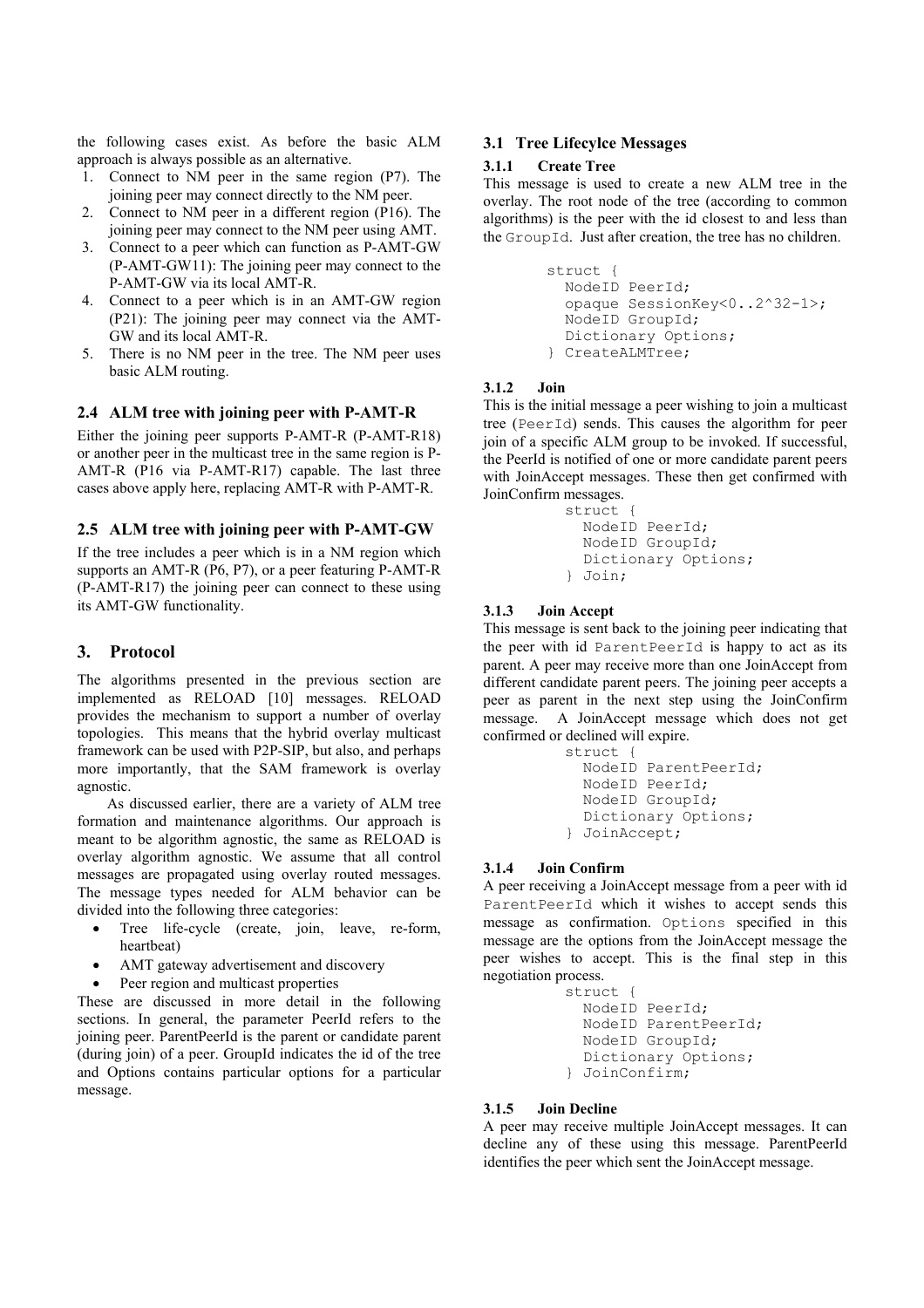```
 struct { 
  NodeID PeerId; 
  NodeID ParentPeerId; 
  NodeID GroupId; 
} JoinDecline;
```
#### **3.1.6 Join via AMT Gateway**

This message is a special form of the Join message indicating that the joining peer wishes to use AMT. If the parent peer is a P-AMT-R, then after the JoinAccept and JoinConfirm steps, an AMT tunnel is formed between the P-AMT-R to the AMT-GW which the Peer is associated with.

If the parent peer is a peer in a native multicast region, then after the JoinAccept and JoinConfirm steps, a tunnel is created between the native multicast peer's AMT-R and the specified AMT-GW. If the parent peer is an ALM peer, the request is propagated to other peers in the tree.

> struct { NodeID PeerId; IpAddressPort AMT-GW; NodeID GroupId; Dictionary Options; } JoinViaAMTGateway;

#### **3.1.7 Join via Native Link**

This allows a child to select a native multicast parent peer, overriding the selection based on the basic join method. The typical use is for a peer in a native multicast region to join the multicast group using the local native multicast path for the tree. This requires at least one other peer in the same multicast region to be a member of the tree already, or a peer in another multicast region being a member, and the two regions being linked via AMT. If neither is the case, the peer cannot join the tree using this method. The full message is shown below:

```
 struct { 
  NodeID ChildPeerId; 
  NodeID ParentPeerId; 
  NodeID GroupId; 
  Dictionary Options; 
} JoinWithNativeLink;
```
### **3.1.8 Leave**

A peer which is part of an ALM tree identified by GroupId which intends to detach from either a child or parent peer sends a Leave message to the peer it wishes to detach from.

```
struct {
  NodeID PeerId; 
  NodeID GroupId; 
  Dictionary Options; 
} Leave;
```
#### **3.1.9 Leave via AMT Gateway**

A peer which intends to detach from either a child or parent peer and which uses an AMT tunnel to connect to the peer sends a LeaveViaAMTGateway message to the peer it wishes to detach from. The request is transmitted to the

AdjacentPeerId. This peer removes the specified PeerId from its children or parent lists.

If AdjacentPeerId is a P-AMT-GW, then it tears down the AMT tunnel from P-AMT-GW to the specified AMT-GW if no other children are using it. If AdjacentPeerId is a peer in a native multicast region, then the tunnel between its AMT-GW and the specified AMT-R is removed.

```
 struct { 
  NodeID PeerId; 
  NodeID AdjacentPeerId; 
  IpAddressPort AMT-GW; 
  NodeID GroupId; 
  Dictionary Options; 
} LeaveViaAMTGateway;
```
#### **3.1.10 Re-Form or Optimize Tree**

This message triggers a reorganization of either the entire tree or a sub-tree. It may include information of specific peers of recommended parent or child peers to reconnect to. A peer receiving this message invokes local algorithms for selecting preferred parent and/or child peers.

```
struct {
        NodeID GroupId; 
        NodeID PeerId; 
        Dictionary Options; 
      } Reform;
```
If PeerId is specified then the tree is reorganized only at the sub-tree identified by PeerId. If this parameter is omitted the tree is reorganized starting from the root.

### **3.1.11 Heartbeat**

A node signals to its adjacent nodes in the tree that it is alive. If a peer does not receive a Heartbeat message within N heartbeat time intervals, it treats this as an explicit Leave message from the unresponsive peer. N is configurable. In the message shown below PeerId1 is the source of the hearbeat and PeerId2 is its destination.

```
 struct { 
  NodeID PeerId1; 
  NodeID PeerId2; 
  NodeID GroupId; 
} Heartbeat;
```
#### **3.2 AMT gateway advertisement and discovery**

Allows peer to disclose to other peers in the overlay their ability to act as a native-multicast gateway (as in AMT) for peers in a given region. We expect to use the P2P Publish and Lookup messages for this purpose. But to avoid collision with the semantics of those operations, we temporarily define shadow versions within the SAM extension. Publish stores an advertisement object for a peer with is an AMT gateway in the DHT for the overlay, under a given key.

```
 struct { 
  NodeID PeerId; 
  ResourceID Key; 
  opaque Region<0..2^32-1>; 
  Dictionary Options; 
} PublishAMTGateway;
```